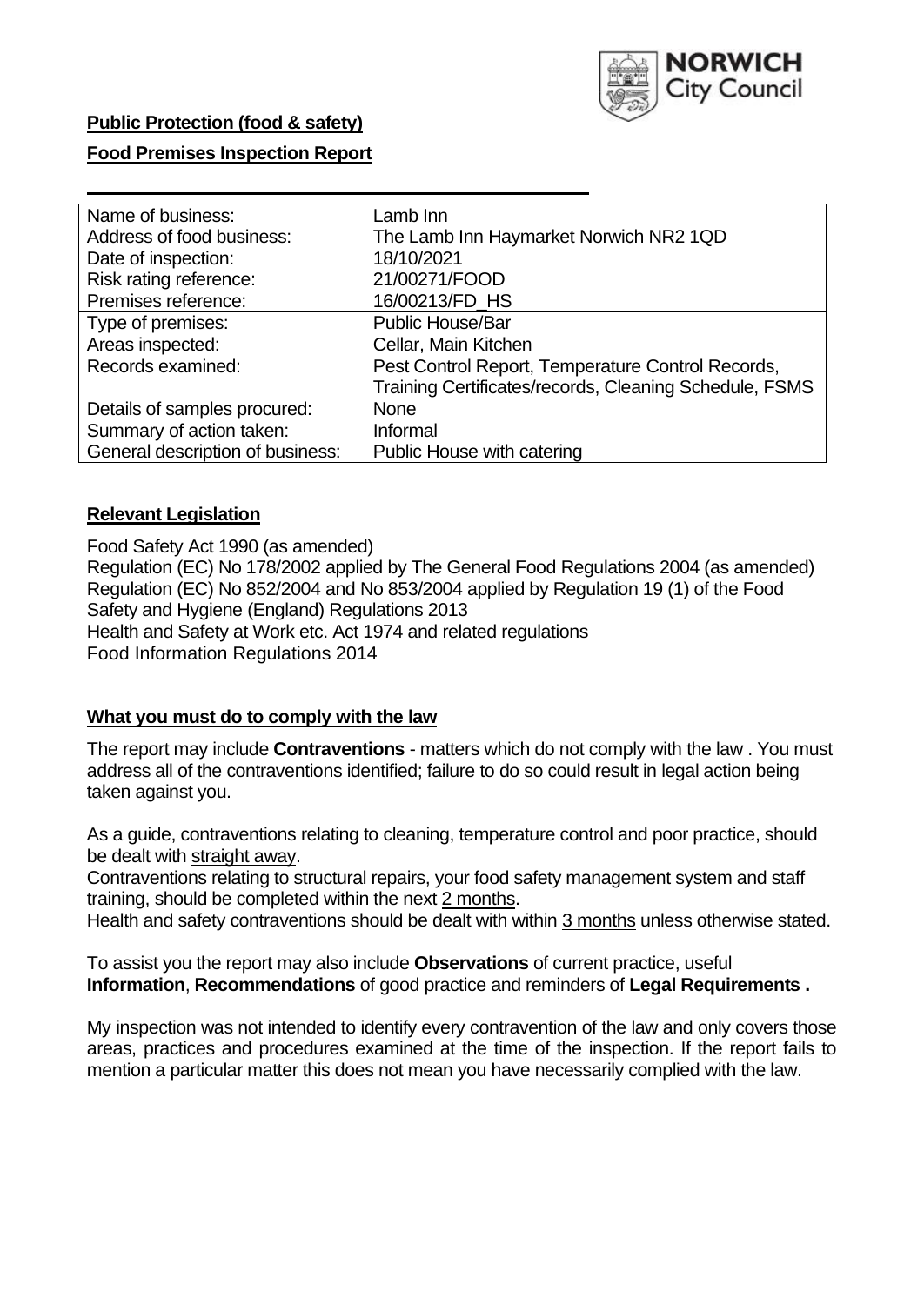# **FOOD SAFETY**

#### **How we calculate your Food Hygiene Rating:**

 The food safety section has been divided into the three areas which you are scored against for the hygiene rating: 1. food hygiene and safety procedures, 2. structural requirements and 3. confidence in management/control procedures. Each section begins with a summary of what was observed and the score you have been given. Details of how these scores combine to produce your overall food hygiene rating are shown in the table.

| <b>Compliance Area</b>                     |          |    |           | <b>You Score</b> |                |    |           |    |                |  |  |
|--------------------------------------------|----------|----|-----------|------------------|----------------|----|-----------|----|----------------|--|--|
| Food Hygiene and Safety                    |          |    |           | $\Omega$         | 5              | 10 | 15        | 20 | 25             |  |  |
| <b>Structure and Cleaning</b>              |          |    | $\Omega$  | 5                | 10             | 15 | 20        | 25 |                |  |  |
| Confidence in management & control systems |          |    | $\Omega$  | $\overline{5}$   | 10             | 15 | 20        | 30 |                |  |  |
|                                            |          |    |           |                  |                |    |           |    |                |  |  |
| <b>Your Total score</b>                    | $0 - 15$ | 20 | $25 - 30$ |                  | $35 - 40$      |    | $45 - 50$ |    | > 50           |  |  |
| Your Worst score                           | 5.       | 10 | 10        |                  | 15             |    | 20        |    | $\blacksquare$ |  |  |
|                                            |          |    |           |                  |                |    |           |    |                |  |  |
| <b>Your Rating is</b>                      | 5        |    |           | 3                | $\overline{2}$ |    |           |    | $\Omega$       |  |  |

Your Food Hygiene Rating is 4 - a good standard



## **1. Food Hygiene and Safety**

 with legal requirements. You have safe food handling practices and procedures and all the Food hygiene standards are high. You demonstrated a very good standard of compliance necessary control measures to prevent cross-contamination are in place. Some minor contraventions require your attention. **(Score 5)** 

### Contamination risks

 Chopping/cutting boards must be stored in a rack properly divided to stop **Recommendation** Chopping/cutting boards were being stored directly touching. cross-contamination and to allow aeration

#### Personal Hygiene

**Observation** I was pleased to see that standards of personal hygiene were high.

Temperature Control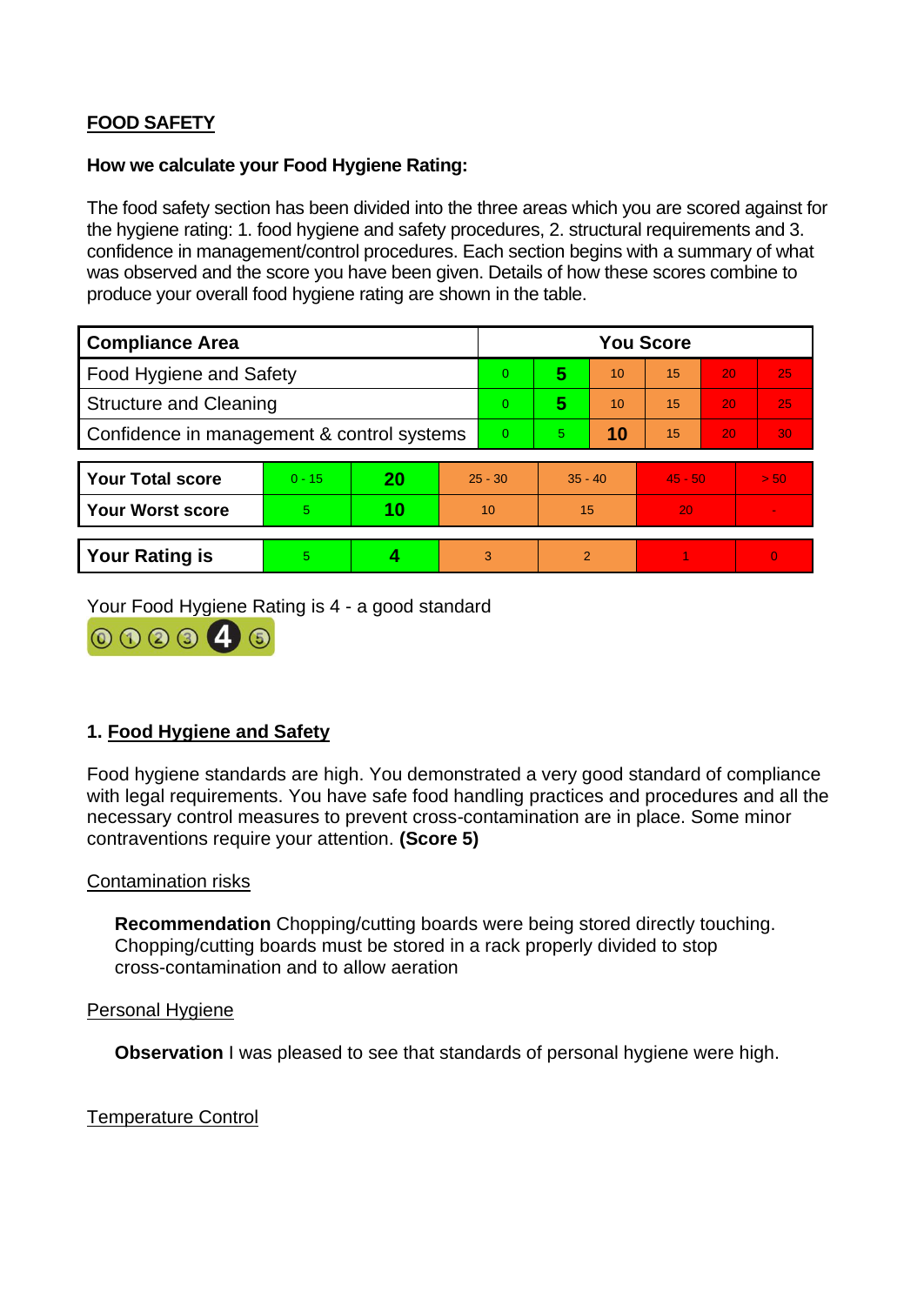**Observation** I was pleased to see you were able to limit bacterial growth and/or survival by applying appropriate temperature controls at points critical to food safety and that you were monitoring temperatures.

# **2. Structure and Cleaning**

 The structure facilities and standard of cleaning and maintenance are all of a good standard and only minor repairs and/or improvements are required. Pest control and waste disposal provisions are adequate. The minor contraventions require your attention. **(Score 5)** 

## Cleaning of Structure

**Contravention** The following items were dirty and require more frequent and thorough cleaning:

- floor/wall junctions
- around equipment feet
- behind and under equipment
- low levels to walls
- bottom to kitchen doors and kick plates
- pipework
- wash hand basins
- walls and ceiling to cellar

## Cleaning of Equipment and Food Contact Surfaces

**Contravention** The following items are dirty and must be cleaned:

- seal to freezer numbered 7
- electric plug and socket
- grids to rear of fridges
- waste bins

### Cleaning Chemicals / Materials / Equipment and Methods

**Observation** I was pleased to see that your cleaning materials, methods and equipment were able to minimise the spread of harmful bacteria between surfaces.

### **Maintenance**

**Contravention** The following had not been suitably maintained and must be repaired or replaced:

- holes to walls
- walls to cellar

### Facilities and Structural provision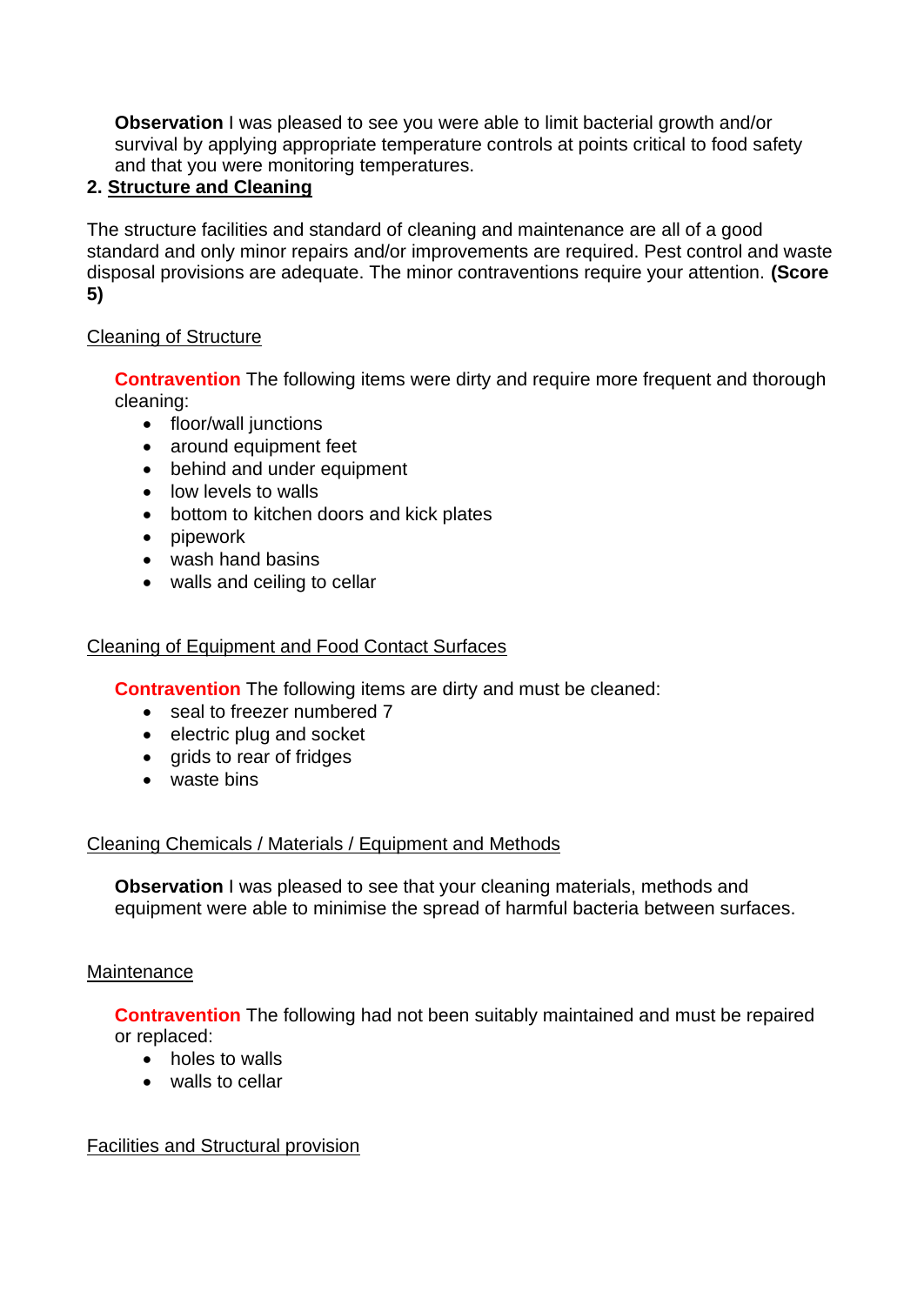**Observation** I was pleased to see that adequate facilities had been provided.

Pest Control

 **Observation** You have a pest control contract in place and there is no evidence of pest activity on the premises.

## **3. Confidence in Management**

 There are generally satisfactory food safety controls in place although there is evidence of some non-compliance with the law. The contraventions require your attention; although not critical to food safety they may become so if not addressed. **(Score 10)** 

#### Type of Food Safety Management System Required

**Observation** Your SFBB/food safety management system was in place and working well. I was confident you had effective control over hazards to food.

 demonstrate effective control over food spoilage organisms. **Observation** You were date labelling perishable foods appropriately and could

**Observation** You had colour-coded equipment and effective separation between raw and ready-to-eat food at all stages in your operation.

**Observation** You were monitoring (and recording) the temperatures of your fridges and freezers as well as the temperature of cooked/hot-held food and could demonstrate effective systems for controlling bacterial growth and survival.

#### Food Safety Management System that works

**Contravention** The following matters demonstrate your Food Safety management system is not working as it should:

- you were not following your cleaning schedule
- you were not following your maintenance procedures. It states in your pack that holes are filled in

### **Traceability**

**Observation** Your records were such that food could easily be traced back to its supplier.